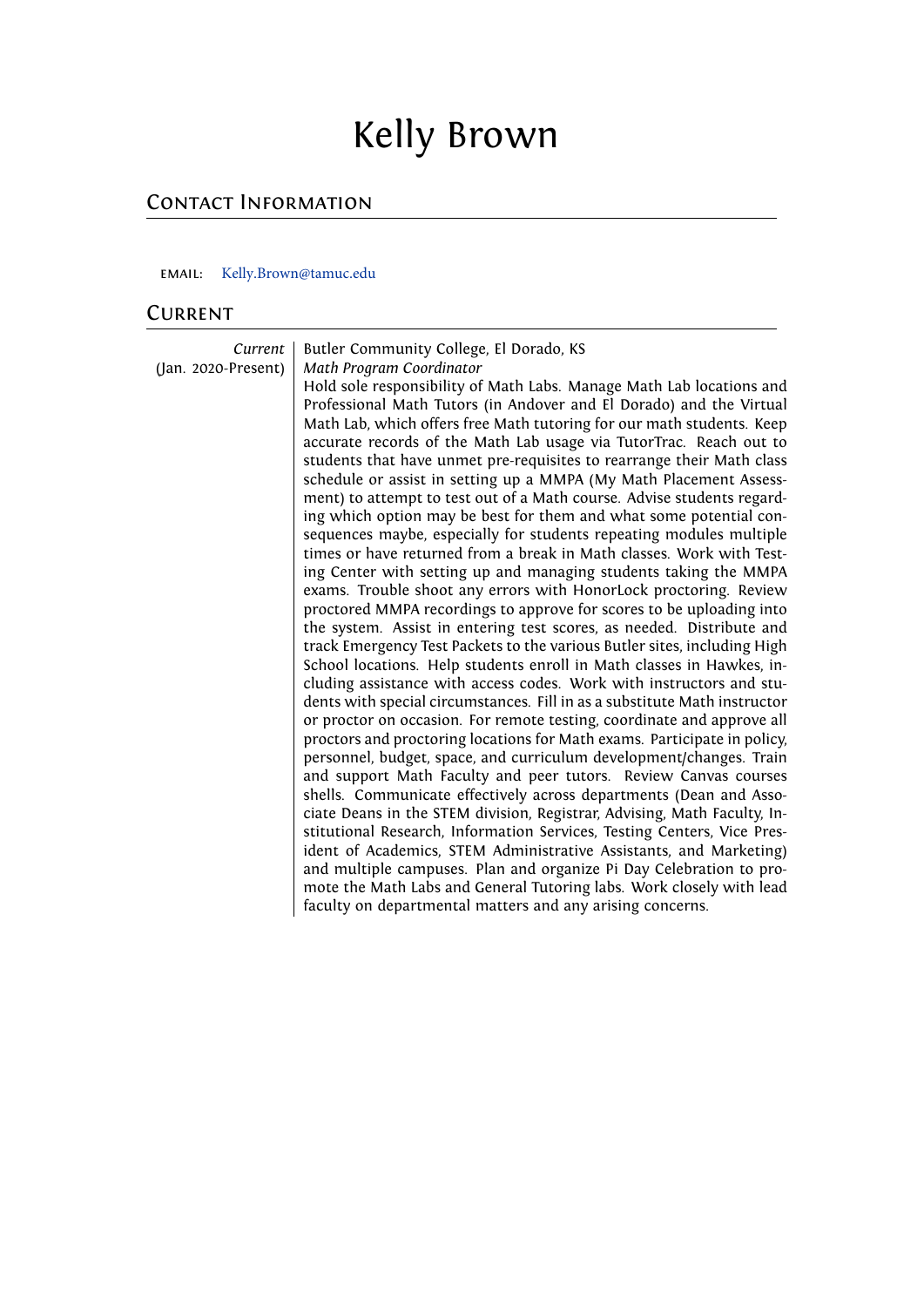| Jan. 2018-Aug. 2019                      | Parker University, Dallas, Tx<br>Assistant Director of the General Education Programs (promoted Feb. 2019<br>through Aug. 2019 -relocated to Wichita, Ks); Math, Statistics, and Physics<br>Professor, General Education Faculty Advisor<br>Performed and took over several tasks of the Director of the Gen-<br>eral Education program and assisted the Dean of the General Edu-<br>cation programs. Communicated and work well with other depart-<br>ments, attended and participated in meetings, completed weekly re-<br>ports, completed forms for several administrative processes, gave feed-<br>back and suggestions regarding current and developing administrative<br>processes, developed a more efficient process for advising students,<br>managed and trained the General Education advising team. With the<br>advising team, we advised and assisted students for pre-DS, pre-RT, pre-<br>OTA, MTA, and pre-DC students. I would also advise periodically for<br>students in the other General Education programs and followed up<br>with students with more complicated situations. Advising included<br>making the student's up-coming class schedule (with the required pre-<br>requisite courses for their desired program) and contacting the stu-<br>dent to approve the schedule; answering any questions that the stu-<br>dent may have regarding their program and any application questions.<br>Conducted other administrative tasks, including monitoring student<br>attendance, reaching out to students that were absent or inactivity in<br>online classes, managing the advising team in connection to student re-<br>tention, and submitting early alerts for students with non-attendance.<br>From Jan. 2018 to Aug. 2019: Consistently taught above the average<br>teaching load. Organized, developed, and taught several (online and<br>on-ground) under-graduate math (College Algebra and Trigonometry,<br>Discrete Mathematics), Physics, and Statistics courses. Created and<br>graded course material, syllabus, tentative schedule, handouts, home-<br>work, quizzes, and exams. Managed and updated grades in a timely<br>manner. Held flexible office hours for students. |
|------------------------------------------|----------------------------------------------------------------------------------------------------------------------------------------------------------------------------------------------------------------------------------------------------------------------------------------------------------------------------------------------------------------------------------------------------------------------------------------------------------------------------------------------------------------------------------------------------------------------------------------------------------------------------------------------------------------------------------------------------------------------------------------------------------------------------------------------------------------------------------------------------------------------------------------------------------------------------------------------------------------------------------------------------------------------------------------------------------------------------------------------------------------------------------------------------------------------------------------------------------------------------------------------------------------------------------------------------------------------------------------------------------------------------------------------------------------------------------------------------------------------------------------------------------------------------------------------------------------------------------------------------------------------------------------------------------------------------------------------------------------------------------------------------------------------------------------------------------------------------------------------------------------------------------------------------------------------------------------------------------------------------------------------------------------------------------------------------------------------------------------------------------------------------------------------------------------------------------------------------------------------|
| OCT. 2017-JAN. 2018<br>Aug. 2019-Present | Parker University, Dallas, TX<br>Adjunct Professor<br>Organized and taught several under-graduate Math courses (College<br>Algebra and Trigonometry), Statistics and Physics. Created and graded<br>course material, syllabus, tentative schedule, handouts, homework,<br>quizzes, and exams. Managed and updated grades in a timely man-<br>ner. Held flexible office hours for students.                                                                                                                                                                                                                                                                                                                                                                                                                                                                                                                                                                                                                                                                                                                                                                                                                                                                                                                                                                                                                                                                                                                                                                                                                                                                                                                                                                                                                                                                                                                                                                                                                                                                                                                                                                                                                           |
| AUG. 2015-MAY 2017                       | Wichita State University, Wichita, KS<br>Graduate Teaching Assistant in the Mathematics, Statistics, and Physics<br>Department<br>Organized and taught several under-graduate math courses (Business<br>Calculus, Pre-Calculus, and College Algebra) for two years. Created and<br>graded course material, syllabus, tentative schedule, handouts, home-<br>work, quizzes, and exams. Managed and updated grades in a timely<br>manner. Held flexible office hours for students.                                                                                                                                                                                                                                                                                                                                                                                                                                                                                                                                                                                                                                                                                                                                                                                                                                                                                                                                                                                                                                                                                                                                                                                                                                                                                                                                                                                                                                                                                                                                                                                                                                                                                                                                     |